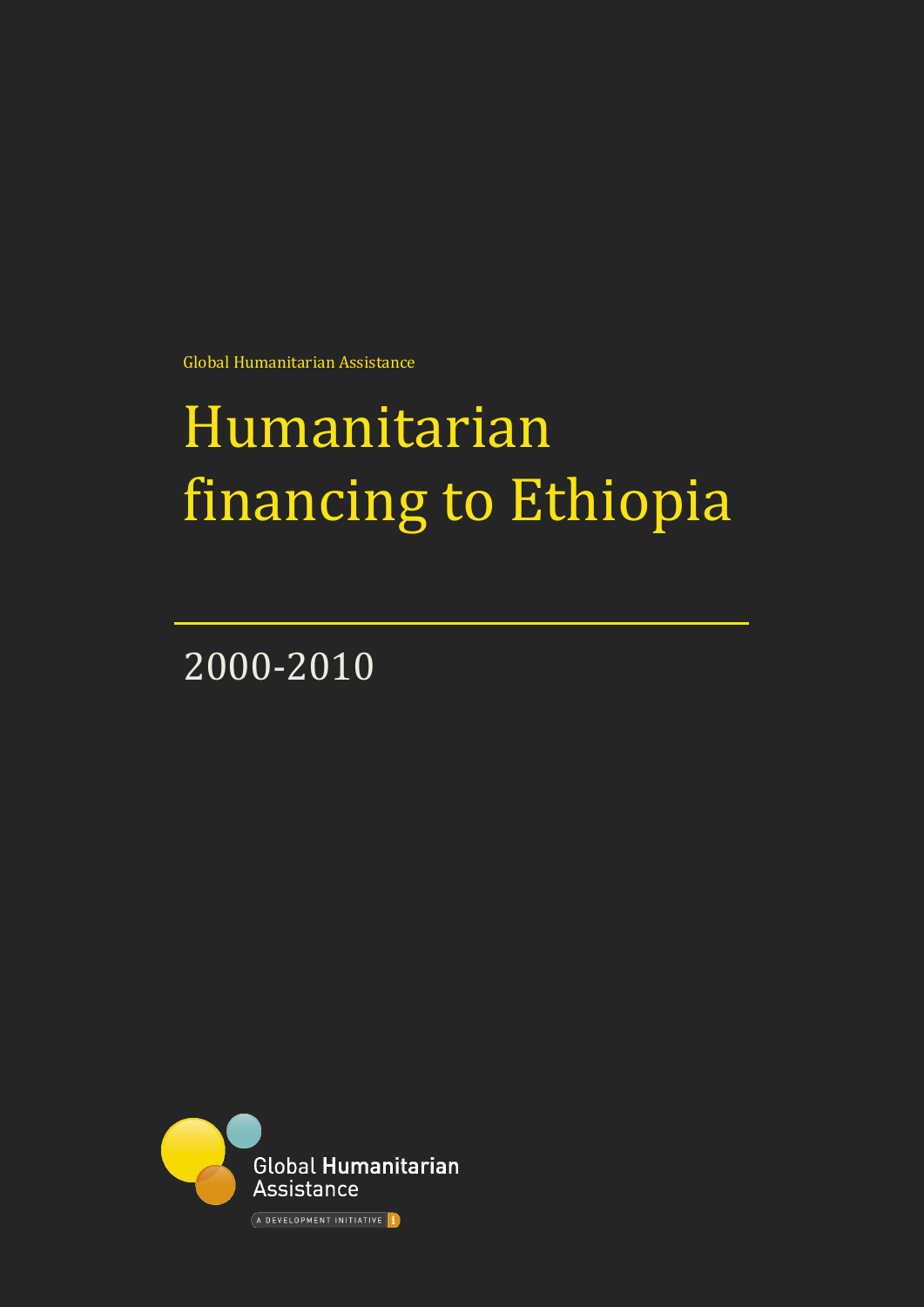# **Contents**

| Annex 2. Aid contributions to Ethiopia in comparison with other recipients  14 |  |
|--------------------------------------------------------------------------------|--|
|                                                                                |  |
|                                                                                |  |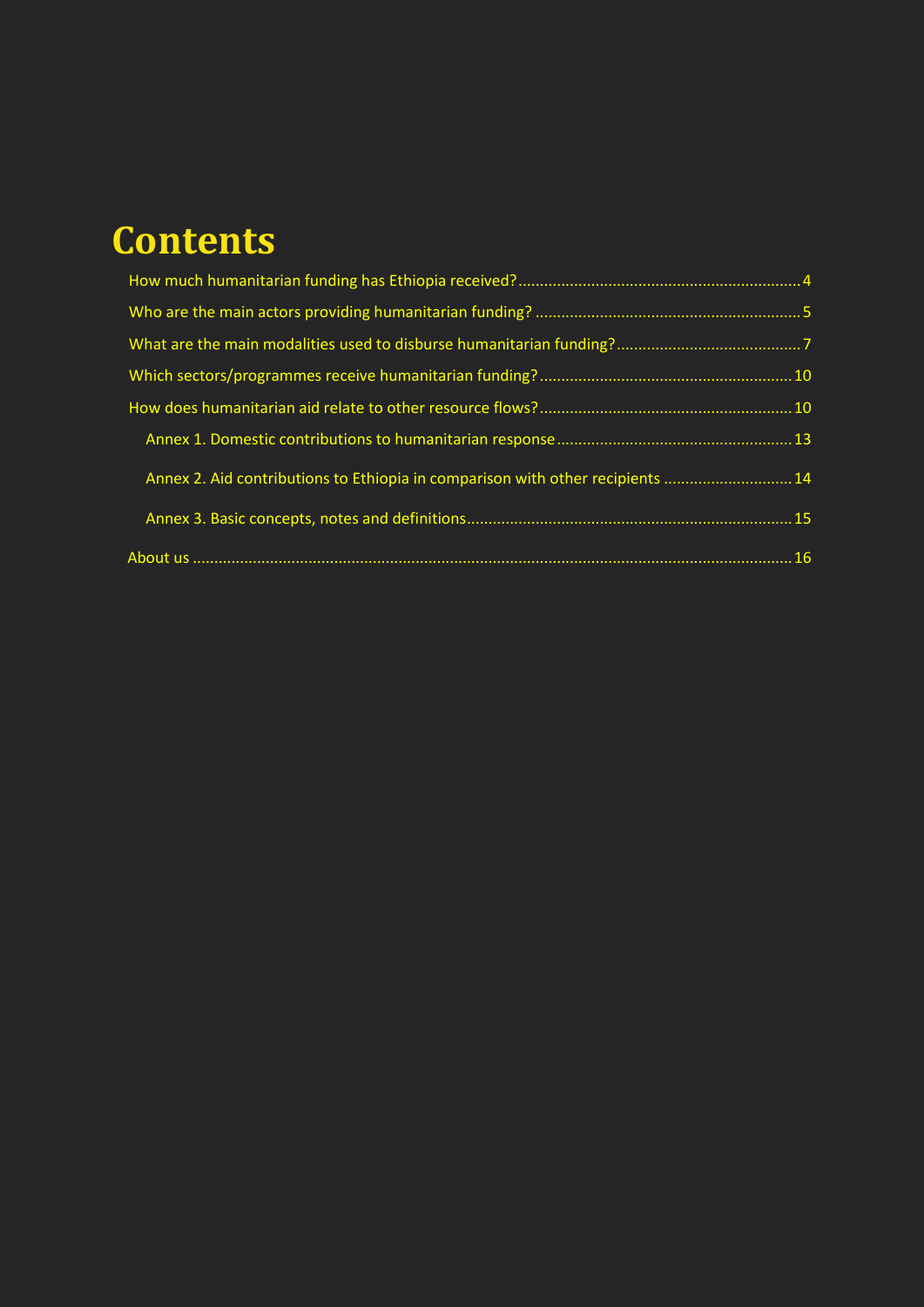# **Humanitarian context**

Despite the importance of agriculture to its economy, Ethiopia is heavily dependent on food aid. This is often attributed to natural disasters such as drought (the worst was in 1983 which killed 300,000 people) although some suggest that a growing population and damaging land policies are also to blame. Under Ethiopia's constitution, the state owns all land and provides long-term leases to tenants. This discourages farmers from investing long-term on land they do not own and makes it impossible for them to make use of productive agricultural technologies.

Internal and external conflicts have added to Ethiopia's problems. The Derg, who came to power in the mid-1970s, exacerbated the country's food insecurity with a military campaign against rebels from the Tigray region in the north. The campaign deliberately targeted food production and trade, followed by a programme of resettlement designed to undermine the rebel's recruitment efforts. The first free and democratic election took place in May 1995, which brought the Ethiopian Peoples' Revolutionary Democratic Front (EPRDF) (made up of the Tigrayan Peoples' Liberation Front as well as other small ethnic groups), to power. Since then, multi-party elections have been disputed, most notably those in 2005, which led to violent protests and the arrest of many members of the opposition, and in 2010 when the EPRDF won by a massive majority. Secessionist groups, such as the Ogaden National Liberation Front and the Oromo Liberation Front, maintain a low-level armed struggle.

Ethiopia has also been involved recently in conflict with two of its neighbours. A border dispute with Eritrea escalated into full-scale war in 1999 lasting two years (although tensions persist). Following the takeover of Mogadishu and other parts of southern Somalia by militias loyal to the Union of Islamic Courts, Ethiopian troops entered the country in 2006 and engaged in fierce fighting, formally withdrawing in 2009. Ethiopia is seen by the United States as a key ally in the 'war against terror'.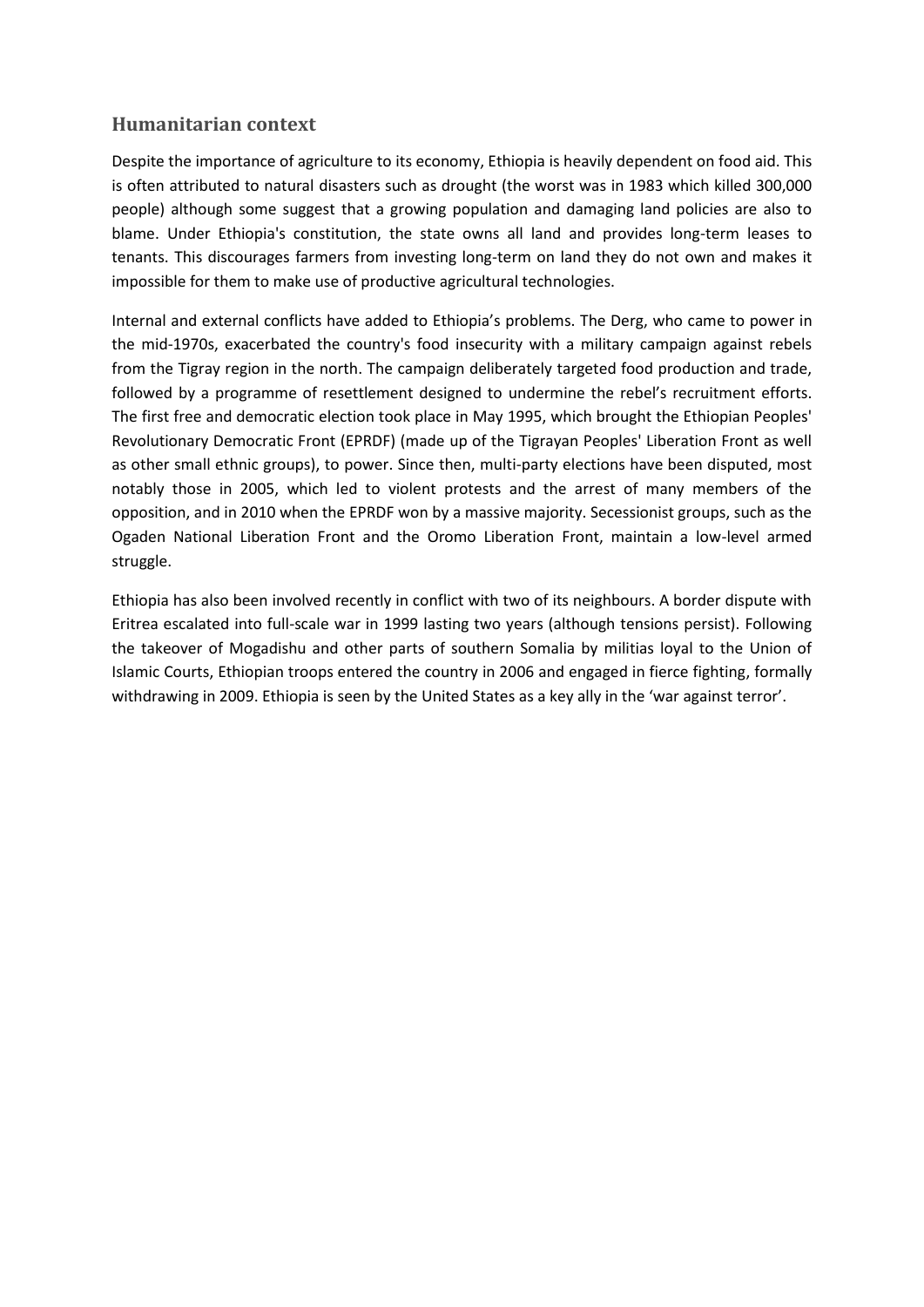# <span id="page-3-0"></span>**How much humanitarian funding has Ethiopia received?**

Ethiopia is a major recipient of humanitarian aid**:** between 2001 and 2010, Ethiopia received 6% of the total international humanitarian assistance from governments and private donors.

Humanitarian aid to Ethiopia peaked in 2003 (US\$804 million) and 2008 (US\$886million) when severe droughts affected large numbers of the population. In 2003 12.6 million people were affected, while the drought in 2008 affected 6.4 million people.



**Figure 1: Total international humanitarian assistance from governments and private donors, 2000-2010**

**Source: Development Initiatives based on OECD DAC and UN OCHA FTS data (note that 2010 data is based exclusively on FTS data; in preceding years, humanitarian aid from OECD DAC member government donors is take from OECD DAC data in constant 2009 prices and data for non-OECD DAC member governments from OCHA FTS data in current prices)** 

The Ethiopian government does not tend to appeal for international assistance through the UN system but sometimes does appeal independently. In 2005 Ethiopia appealed for US\$271.7 million to address food insecurity and in 2007 appealed for US\$179.3 million focusing on food, health and nutrition, water and environmental sanitation and agriculture. More recently, in 2011, two appeals have been targeting the devastating effects that the Horn of Africa drought has had in the country.

Since 2001 and in addition to the above mentioned Ethiopian government-led appeals, there have been four UN appeals. Only one appeal has been channelled through the UN consolidated appeals process (CAP): the Ethiopia 2001 consolidated appeal where 40.8% of the revised requirement of US\$250.8 million was funded. In 2006, there were also three UN appeals outside of the UN CAP process. The Ethiopia 2006 Humanitarian Appeal (Joint Govt-NGO-UN) was launched in January 2006 following a drought in 2005 which affected 2.6 million people. Needless to say, of the US\$350 million requested, 67% was for food assistance. Two appeals were launched later that year following the floods that affected 361,600 people.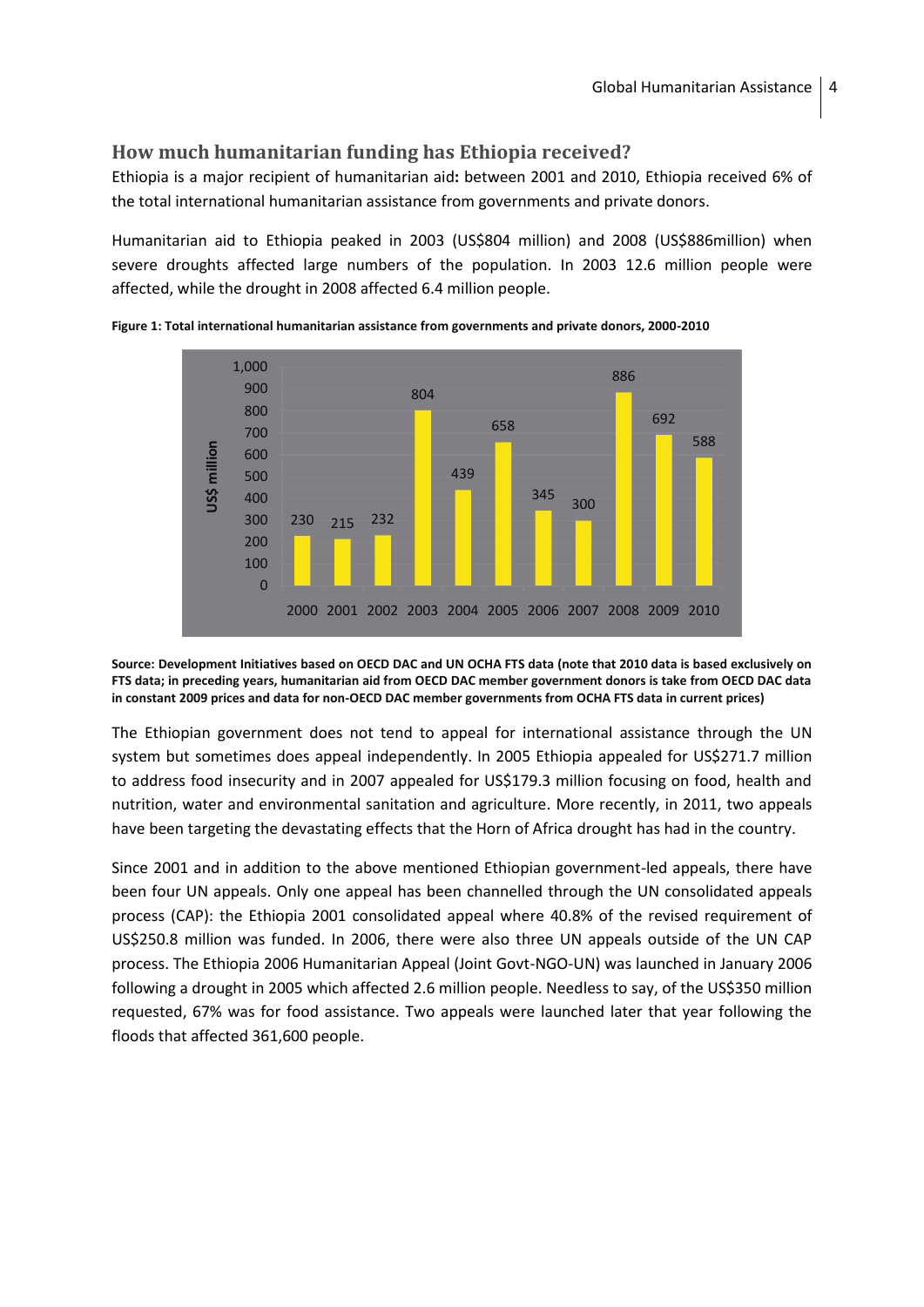**Figure 2: Funding to Ethiopia's appeals 2001-2011**



**Source: Development Initiatives based on UN OCHA FTS data**

### <span id="page-4-0"></span>**Who are the main actors providing humanitarian funding?**

Ethiopia has received relatively small contributions from both non-OECD DAC donors and private donors who provided 2.5% and 0.4% of the total international humanitarian assistance respectively, between 2000 and 2010.



**Figure 3: Ethiopia's international humanitarian aid by funding source, 2006-2010**

#### **Source: Development Initiatives based on OECD DAC and UN OCHA FTS data**

In most years, contributions from non-OECD DAC governments were small but in 2008 – a year in which Ethiopia suffered major food insecurity – Saudi Arabia provided a large single donation of US\$25.1 million becoming the second largest government donor in that year.

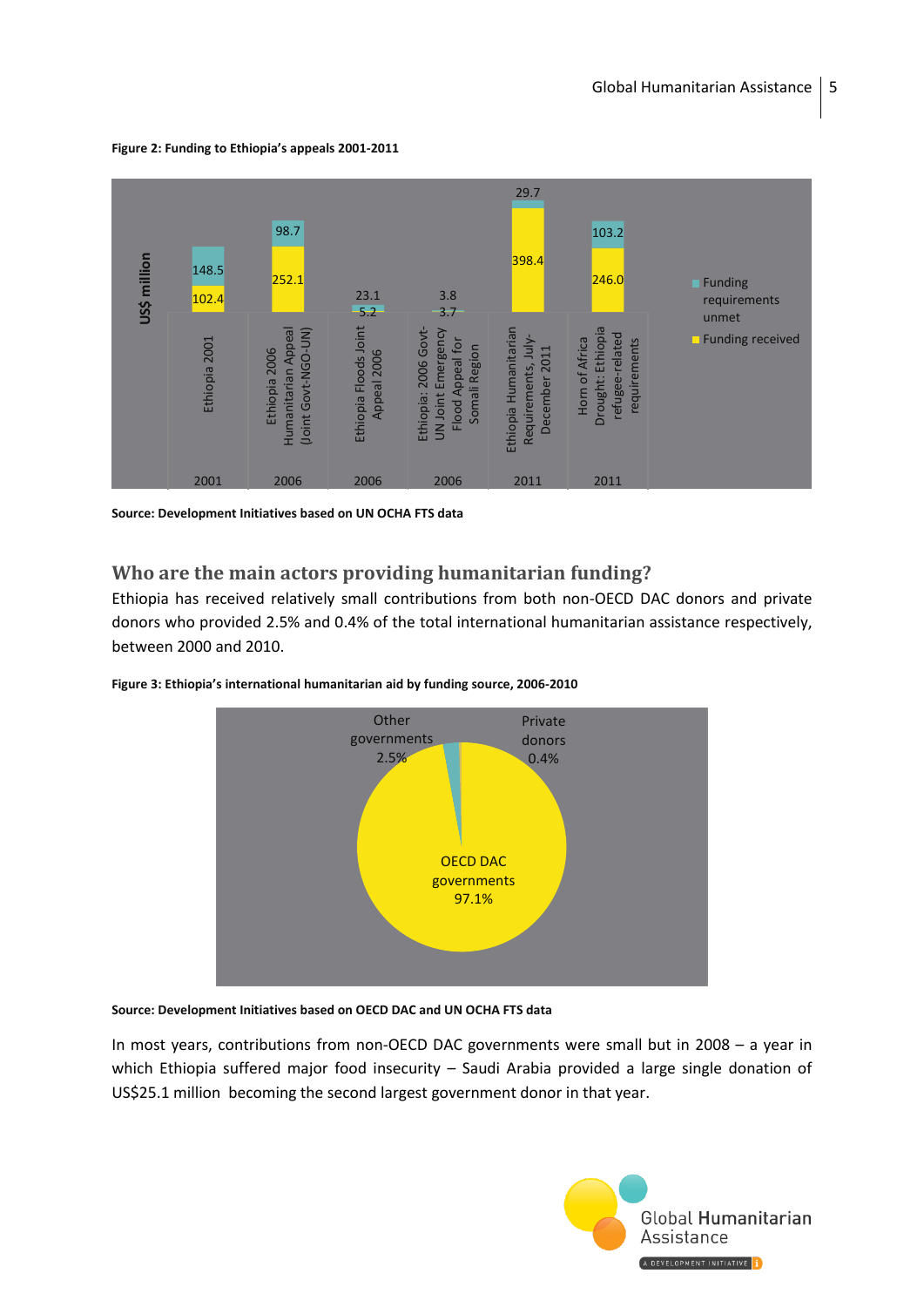

**Figure 4: Ethiopia's international humanitarian aid by donor type, 2000-2010**

#### **Source: Development Initiatives based on OECD DAC and UN OCHA FTS data**

The leading government donor of humanitarian aid for the period 2000-2009 is the United States, which has contributed an extraordinary 63.1% of the total (US\$3 billion).

| 2006<br>2005           |                        | 2007                   | 2008                   | 2009                   |
|------------------------|------------------------|------------------------|------------------------|------------------------|
| <b>US</b>              | US.                    | US                     | <b>US</b>              | US                     |
| 547.0                  | 178.2                  | 213.3                  | 567.8                  | 393.5                  |
| <b>EU</b> institutions | UK                     | <b>EU</b> institutions | <b>EU</b> institutions | UK                     |
| 25.6                   | 66.8                   | 27.2                   | 61.2                   | 75.2                   |
| Canada                 | Canada                 | UK                     | Saudi Arabia*          | Spain                  |
| 16.9                   | 24.9                   | 15.3                   | 59.7                   | 54.8                   |
| <b>Netherlands</b>     | <b>EU</b> institutions | Sweden                 | UK                     | <b>EU</b> institutions |
| 16.4                   | 17.5                   | 10.5                   | 56.0                   | 39.0                   |
| UK                     | Norway                 | Norway                 | <b>Netherlands</b>     | Canada                 |
| 12.7                   | 12.8                   | 9.6                    | 41.2                   | 26.2                   |

**Figure 5: Humanitarian aid contributions from top five government donors to Ethiopia, 2005-2009, US\$ million (constant 2009 prices)**

**Source: Development Initiatives based on OECD DAC and UN OCHA FTS data. \* denotes contributions from non-OECD DAC member governments and where data is derived from the UN OCHA FTS and is in current prices.**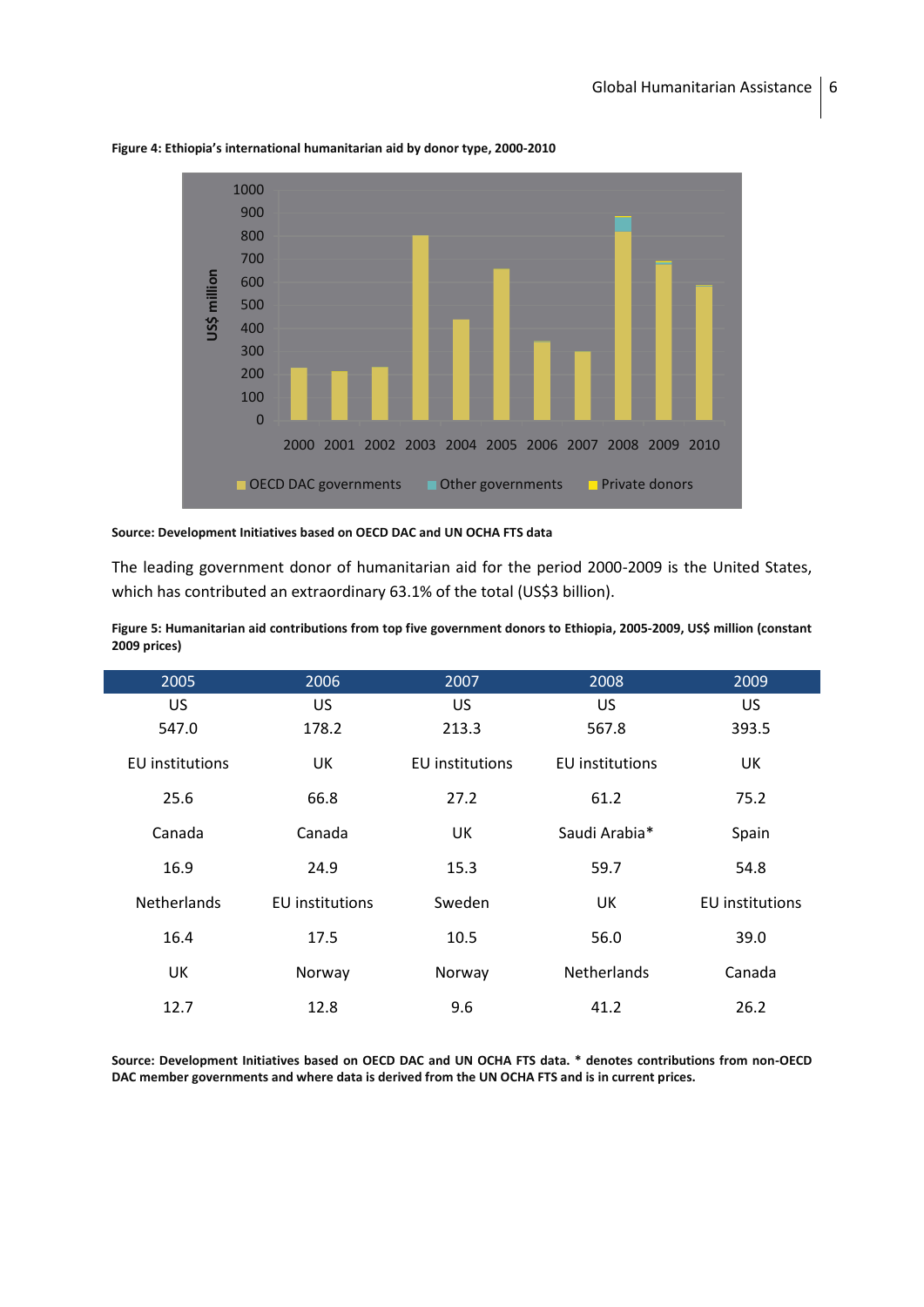# <span id="page-6-0"></span>**What are the main modalities used to disburse humanitarian funding?**

Tracking humanitarian aid financing throughout the system to its final point of disbursement is problematic with the existing aid data. Data reported to the OECD DAC is reported to the first level recipient, but aid is in many instances, and particularly in the case of multilateral agencies, subcontracted onwards to third parties to implement programme activities. This second level of contracting is not comprehensively captured within the existing aid data.

We cannot therefore say with certainty how much humanitarian financing was ultimately at the disposal of any grouping of recipient actors.



**Figure 6: Illustration of known (yellow) and unknown (orange) humanitarian financing flows through recipient agencies** 

**Source: Development Initiatives**

When interpreting data on funding volumes channelled to first level recipient agencies it is worth noting that a proportion of the funds attributed to 'multilateral agencies' within the OECD DAC data, may in fact be donor contributions to humanitarian and, in some instances, reconstruction pooled funds. These funds are not at the disposal of the first level recipient agency but will be passed on to multilateral and NGO third party implementing agencies. Donor contributions to pooled humanitarian funds were equivalent to 9.6% of the total international humanitarian response funding channelled via multilateral agencies in 2009. It is possible to disaggregate the volumes of funds channelled through pooled humanitarian funds by recipient agency grouping.

The 'public sector' category is particularly problematic as it includes the public sectors of both the donor and the recipient country.

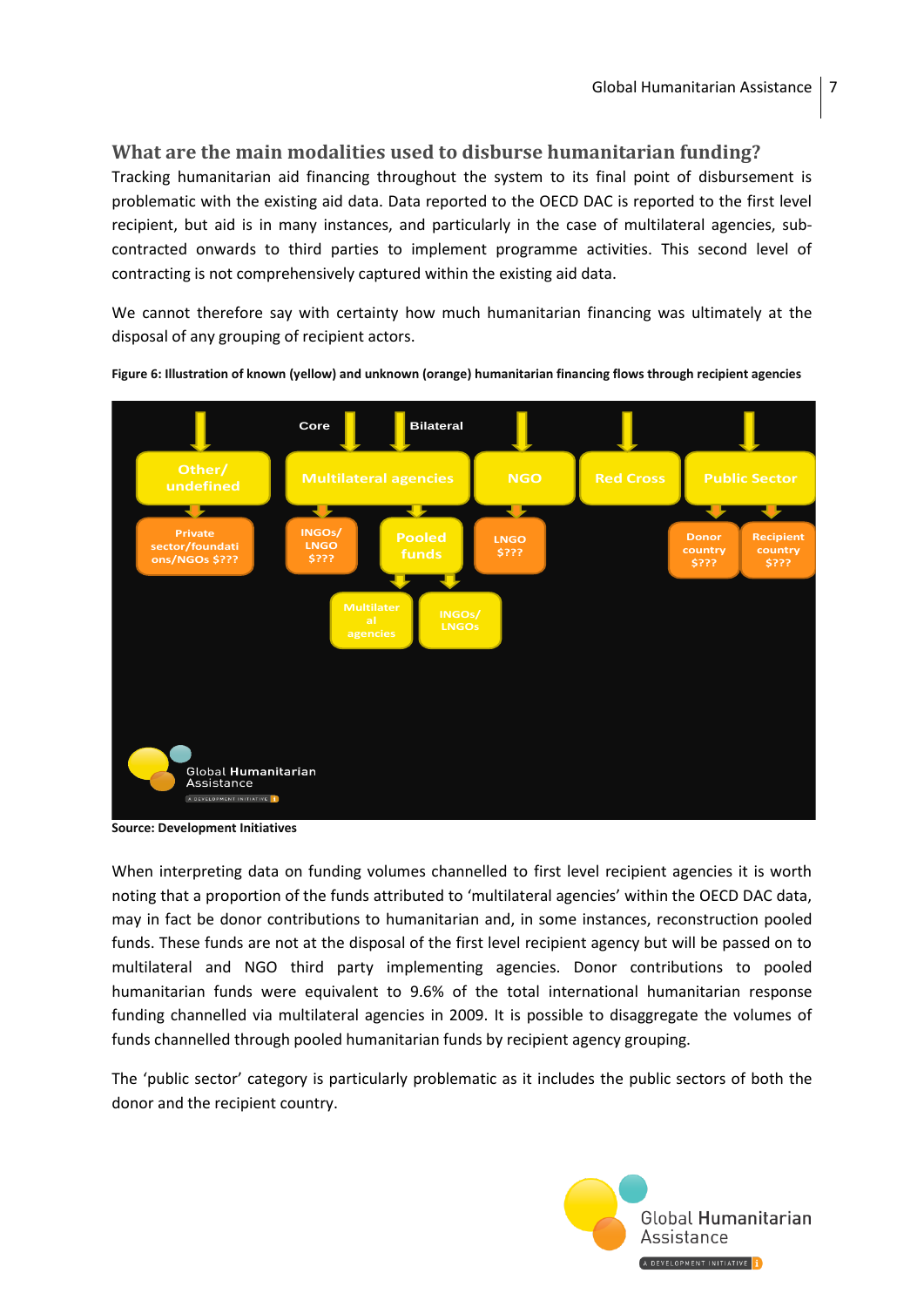Finally, reporting to the OECD DAC against the 'channel of delivery' codes has only become widespread from 2008 onwards. In earlier years, large volumes remain in the 'other/undefined' grouping. It is difficult to determine therefore if apparent trends in the pre-2008 data are simply a function of changing reporting practices.

In the case of Ethiopia however, a growing share of humanitarian assistance has been channelled via multilateral agencies and funds in the first tier of disbursements to recipient agencies. This is consistent with the large proportion of humanitarian assistance channelled to the World Food Programme (WFP) and with the establishment of a country-level pooled humanitarian funding mechanism managed by the UN Office for the Coordination of Humanitarian Affairs (OCHA).



**Figure 7: Ethiopia's first-level recipient channels of delivery of international humanitarian aid, 2006–2009**

**Source: Development Initiatives based on OECD DAC and OCHA FTS data**

Two pooled funding mechanisms have been used to channel funds to Ethiopia – the Central Emergency Response Fund (CERF) and the Humanitarian Response Fund (HRF), the equivalent of an Emergency Response Fund (ERF).

Between 2006 and 2010, Ethiopia received US\$86.2 million through the CERF, which represents 3.1% of the total international humanitarian aid channelled to Ethiopia in that period.

A total of US\$162.6 million (5.8% of total international humanitarian aid) has been channelled via the country-level HRF between 2006 and 2010. Funding to the HRF peaked in 2008 when eight donors contributed funds; the United Kingdom provided the largest contributions in that year at US\$28.5 million, followed by the Netherlands, which gave US\$25.7 million. Funding to the HRF has fallen significantly in 2009 and 2010.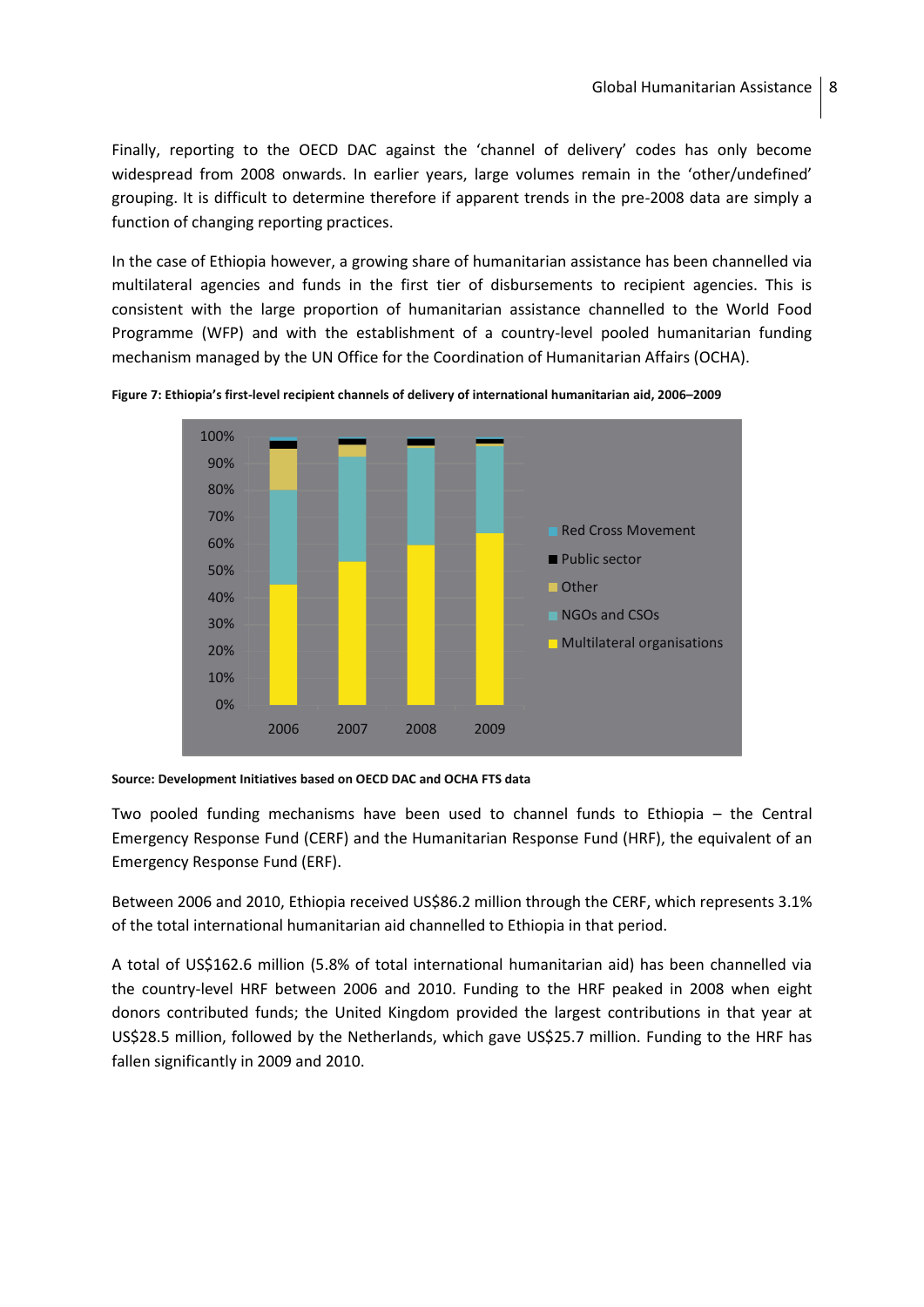

**Figure 8: Ethiopia's humanitarian aid channelled via pooled humanitarian funds, 2006-2010**

#### **Source: Development Initiatives based on OECD DAC, UN OCHA FTS, UN CERF secretariat data**

Publicly available data on disbursements by the HRF is scarce, but we know that the largest share in 2008 was passed on to international NGOs.





**Source: UN OCHA** 

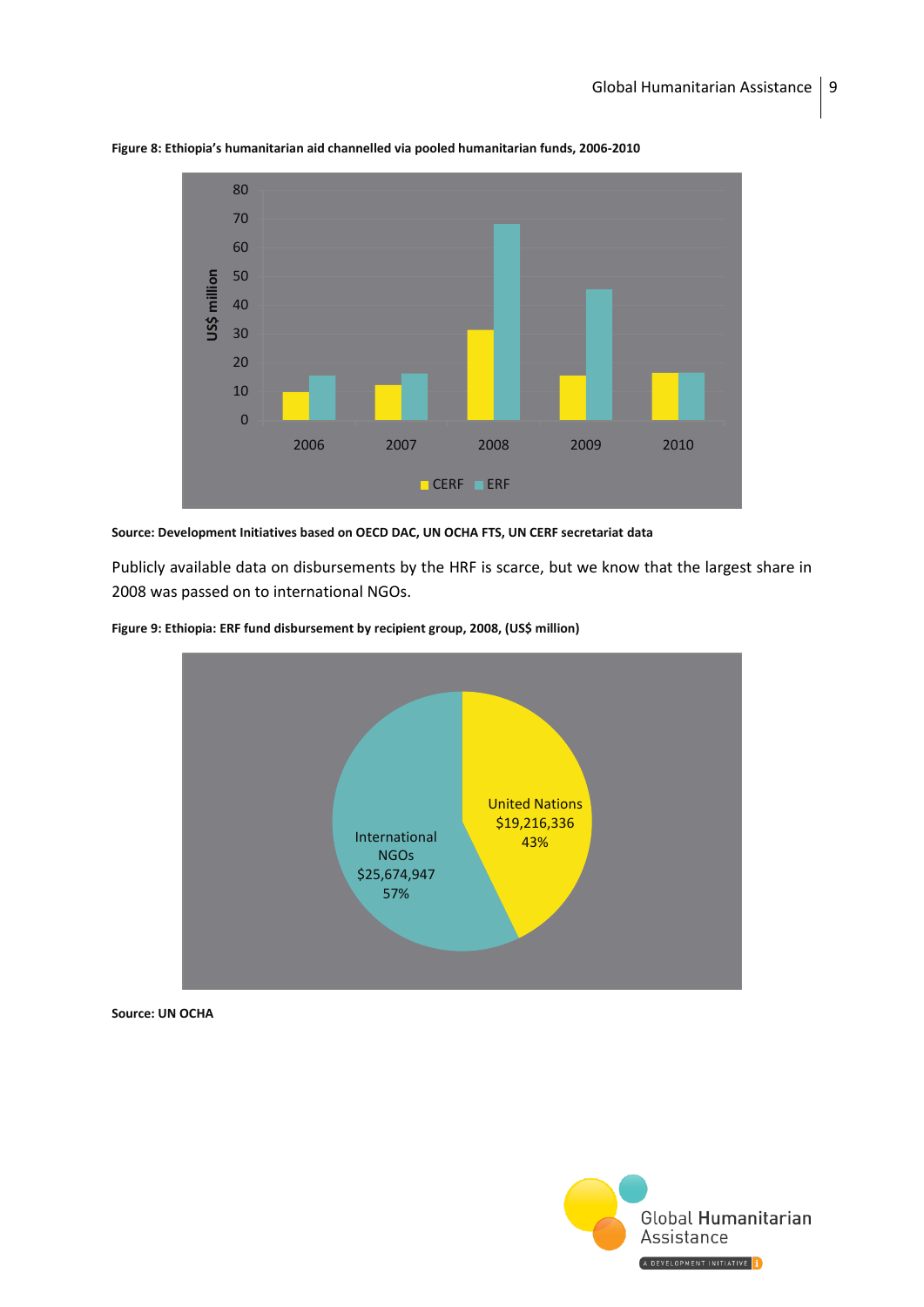# <span id="page-9-0"></span>**Which sectors/programmes receive humanitarian funding?**

The overwhelming majority of humanitarian funding to Ethiopia (80.5% between 2005 and 2009) is in the form of emergency food aid. Just over half a percent of humanitarian aid has been spent on disaster prevention and preparedness between 2005 and 2009.



**Figure 10: Ethiopia's humanitarian aid sectors, 2005-2009**

**Source: Development Initiatives based on OECD DAC data**

# <span id="page-9-1"></span>**How does humanitarian aid relate to other resource flows?**

Ethiopia received an above average share of its official development assistance (ODA) in the form of humanitarian aid – 17.6% between 2000 and 2009.





**Source: Development Initiatives based on OECD DAC data**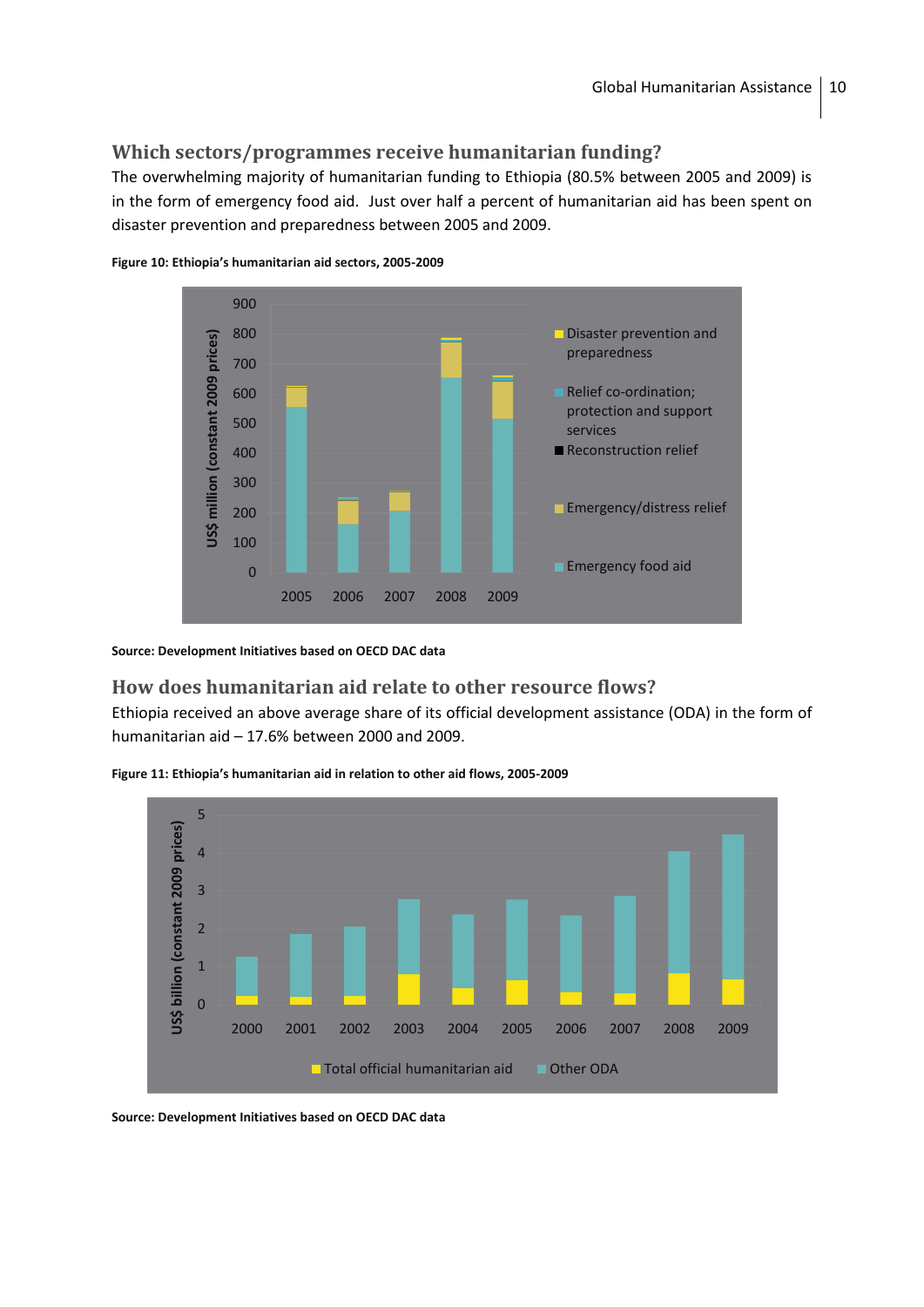Yet despite the apparently low level of investment in humanitarian disaster risk reduction, nonhumanitarian aid flows are also applied to addressing the root causes of humanitarian need to a significant extent. Therefore humanitarian aid flows should be considered in this wider context of aid investments in both cause and impact of humanitarian crisis.

Of particular note are donor investments in Ethiopia's Productive Safety Nets Programme (PNSP), launched by the Government of Ethiopia in 2005.



**Figure 12: Ethiopia's humanitarian aid in relation to ODA flows for service provision, 2005-2009**

#### **Source: Development Initiatives based on OECD DAC data**

The PNSP targets 11% of the population, some 8.3 million food insecure people and is an intervention designed to shift Ethiopia's response to chronic food insecurity away from its dependence on emergency food aid. Major donors include the World Bank, the United States, the United Kingdom, EU Institutions, Canada and Norway. Since the PNSP includes a variety of interventions including cash transfers, food aid, investments in productive assets and infrastructure, aid contributions are reported across a wide variety of sectors including agriculture, food security, soil degradation control, environmental policy and direct budget support.

Aid of course is just one among a variety of resource flows which can be applied to addressing the root causes of vulnerability and meeting humanitarian need. Seen in context with other resource flows, humanitarian aid represents a relatively modest contribution.

Most notably, both domestic government revenues and other non-humanitarian ODA flows have been growing in the last five years. While Ethiopia still has a significant aid dependency ratio, with ODA representing 14% of gross national income (GNI) in 2009, government revenues have grown by 53.6% between 2005 and 2009.

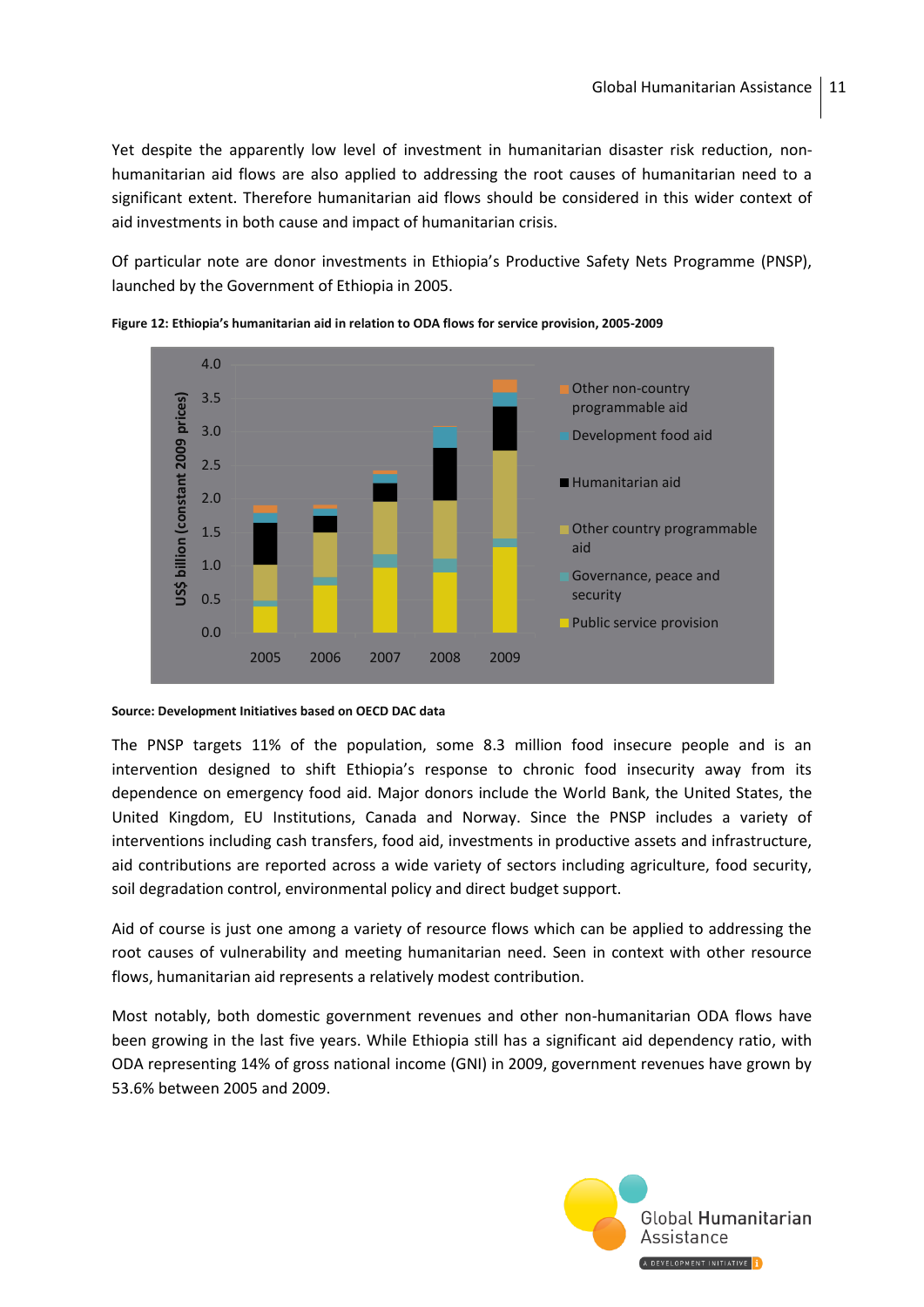**Figure 13: Ethiopia's resource flows, 2000-2009** 



**Source: Development Initiatives based on IMF Regional Economic Outlook, OECD DAC, Stockholm International Peacekeeping Research Institute and World Economic Outlook data**

While we do not yet have comprehensive data on the financial contributions of the Government of Ethiopia to risk mitigation and humanitarian response in their 2011 budget, the government made provision for US\$2 million for disaster prevention and preparedness.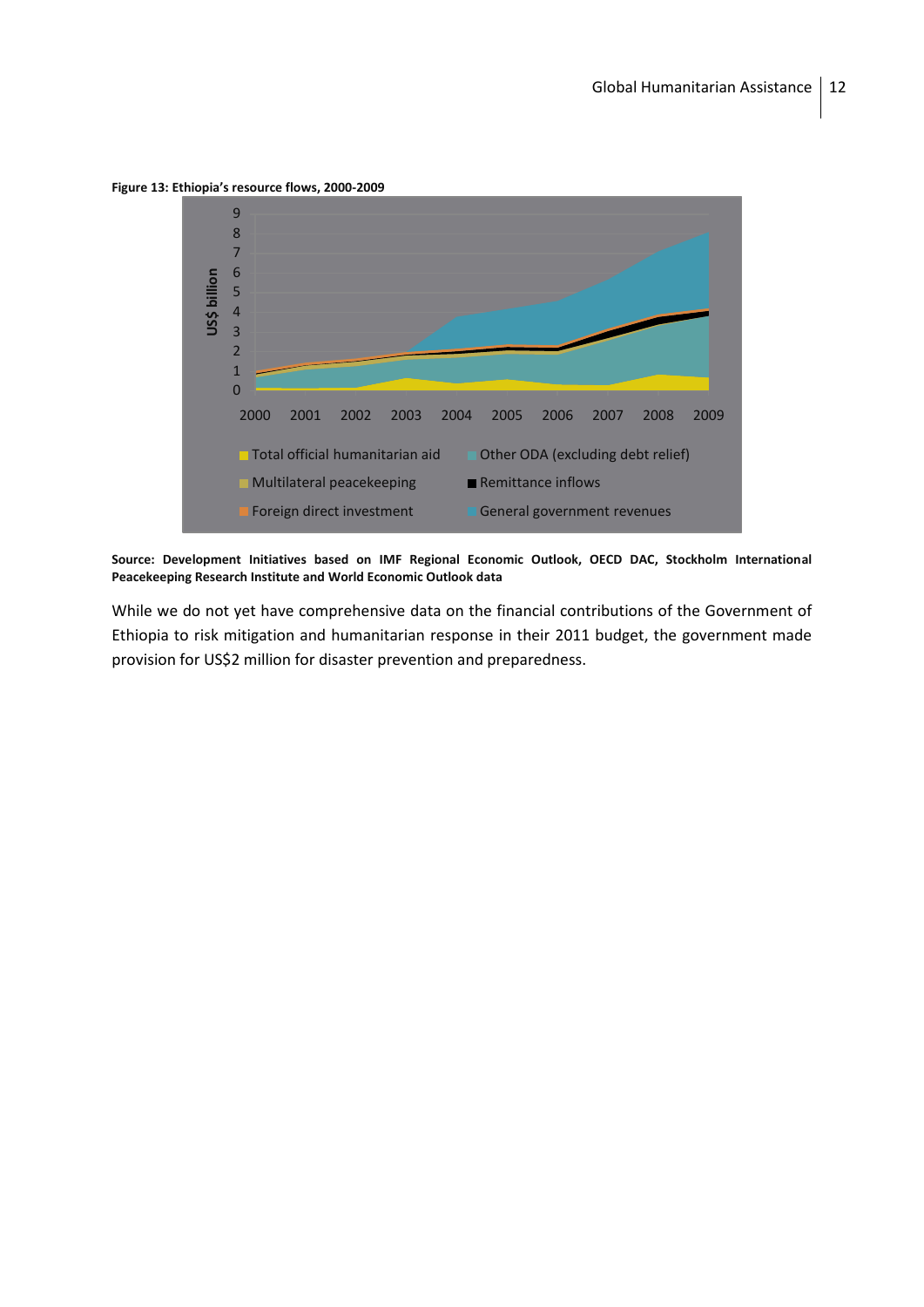# <span id="page-12-0"></span>**Annex 1. Domestic contributions to humanitarian response**

|                                                                               | <b>National</b>  | Disaster Risk Management and Food Security Sector (DRMFSS) under the Ministry of<br>Agriculture and Rural Development (MoARD): DMFSS oversees two directorates - the Food<br>Security Program Directorate (FSPD) and the Early Warning and Response Directorate<br>(EWRD).                                                                                                                                                                                                                                                                  |  |  |  |
|-------------------------------------------------------------------------------|------------------|---------------------------------------------------------------------------------------------------------------------------------------------------------------------------------------------------------------------------------------------------------------------------------------------------------------------------------------------------------------------------------------------------------------------------------------------------------------------------------------------------------------------------------------------|--|--|--|
| <b>Structures</b><br>responsible for<br>crises                                | Sub-<br>national | At the regional, zonal and woreda levels, the Food Security (FS) and Disaster Prevention and<br>Preparedness Bureaus (DPPB) are the authorities responsible for coordination.                                                                                                                                                                                                                                                                                                                                                               |  |  |  |
| reduction<br>risk<br><b>Disaster</b><br>structure (if separate from<br>above) |                  | Unknown                                                                                                                                                                                                                                                                                                                                                                                                                                                                                                                                     |  |  |  |
| Legislation                                                                   |                  | Unknown                                                                                                                                                                                                                                                                                                                                                                                                                                                                                                                                     |  |  |  |
| Policies, guidelines etc.                                                     |                  | National Policy on Disaster Prevention and Management (NPDPM) (Ethiopia)1993<br>The NPDPM defines objectives and basic principles. It describes the link between<br>preparedness and prevention, sectoral integration, how the early warning information could<br>trigger declaration of disaster, the development of a relief plan, the role of Emergency Food<br>Security Reserve, the role of National Disaster Prevention and Preparedness Fund, and other<br>preparedness and logistical procedures.                                   |  |  |  |
|                                                                               |                  | Under the 2011 budget, the regions of Ethiopia received ETB 33.5 million (US\$2.0 million) for<br>disaster prevention and preparedness.                                                                                                                                                                                                                                                                                                                                                                                                     |  |  |  |
|                                                                               |                  | The Emergency Food Security Reserve, which currently maintains some 407,000MT of<br>cereals, and the National Disaster Prevention and Preparedness Fund with a target of US\$55<br>million are the two main readily available sources of food and finance respectively.                                                                                                                                                                                                                                                                     |  |  |  |
|                                                                               |                  | Within the framework of the NPDPM, a National Disaster Prevention and Preparedness Fund<br>(NDPPF) has been established as an emergency fund, providing resources for carrying out<br>relief. Its target is to maintain a cash reserve of US\$55 million to be built up through<br>contributions from the national budget and donations. The minimum amount set for the Fund is<br>US\$16 million.<br>The Fund is owned at federal level and is managed by a National Disaster Prevention and<br>Preparedness Fund Administration (NDPPFA). |  |  |  |
|                                                                               |                  | The NDPPFA is a relatively new and young institution and has not yet managed to reach even<br>the minimum amount. However, it has become operational and in 2003 supported relief<br>measures in three instances. When the Fund meets its target size, it is hoped that it will                                                                                                                                                                                                                                                             |  |  |  |
| <b>Funding</b>                                                                |                  | contribute to the improvement of relief measures through provision of loans until agencies'<br>financial pledges arrive.                                                                                                                                                                                                                                                                                                                                                                                                                    |  |  |  |
| Coordination                                                                  |                  | The UN cluster approach was initiated in May 2007.                                                                                                                                                                                                                                                                                                                                                                                                                                                                                          |  |  |  |

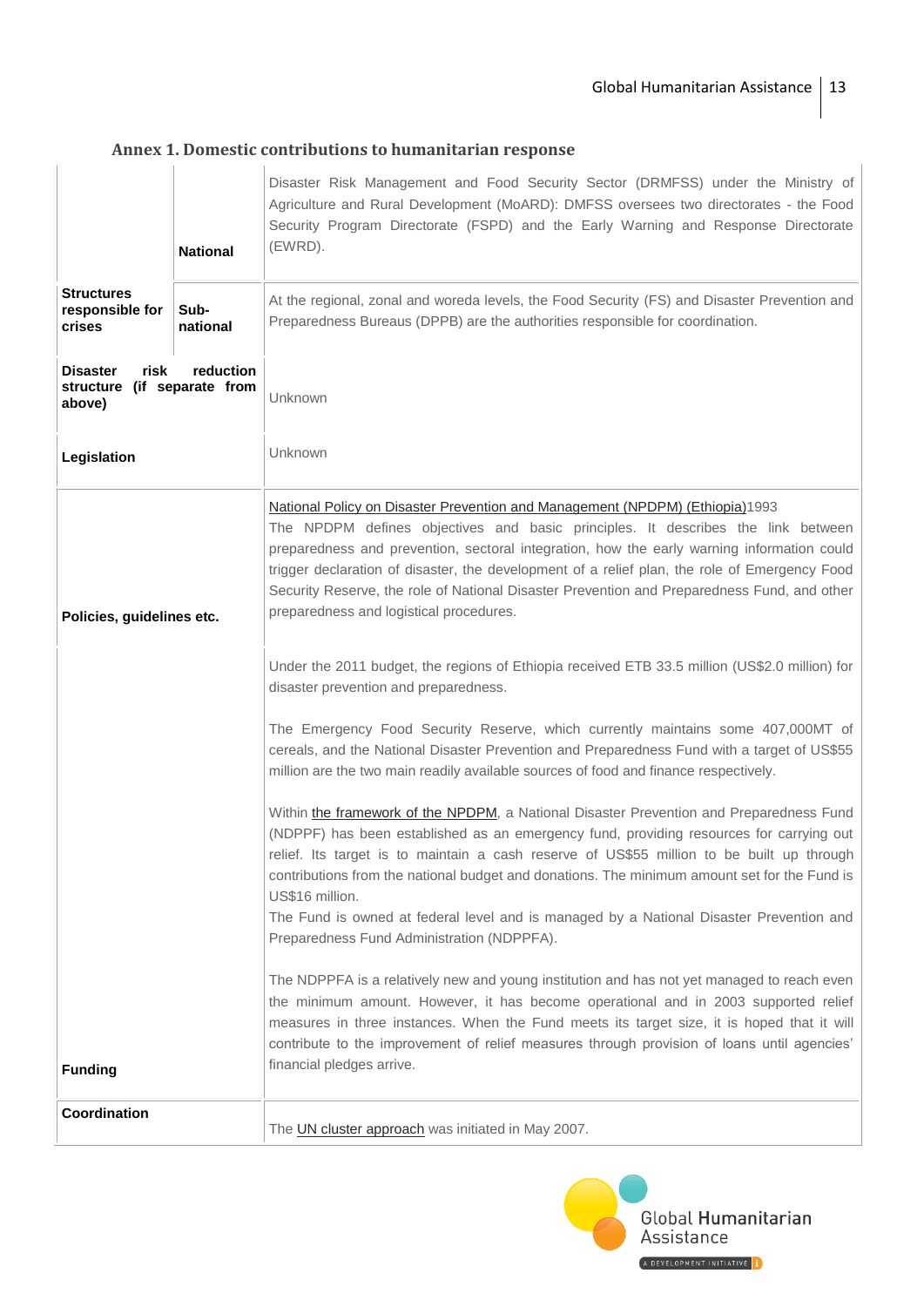|                      |          |                  |           |              | Share of  |            |
|----------------------|----------|------------------|-----------|--------------|-----------|------------|
|                      |          |                  | Share of  |              | global    | Humanit    |
|                      |          |                  | total     |              | total     | arian aid  |
|                      |          |                  | global    |              | official  | as % of    |
|                      |          |                  | ODA to    | <b>Total</b> | humanita  | total      |
|                      | ODA as % |                  | recipient | official     | rian      | <b>ODA</b> |
|                      | of GNI   | <b>Total ODA</b> | countries | humanitaria  | assistanc | received   |
|                      | (2009)   | (2009)           | (2009)    | n aid (2009) | e (2009)  | (2009)     |
| Recipient total      |          | 86,211.96        |           | 10183.30     |           | 11.8%      |
| Afghanistan          | 67.0%    | 6,233.76         | 7.2%      | 577.95       | 5.7%      | 9.3%       |
| Bangladesh           | 1.3%     | 1,225.81         | 1.4%      | 107.58       | 1.1%      | 8.8%       |
| <b>Brazil</b>        | 0.0%     | 338.46           | 0.4%      | 3.18         | 0.0%      | 0.9%       |
| Central African Rep. | 11.8%    | 232.06           | 0.3%      | 49.33        | 0.5%      | 21.3%      |
| Chad                 | 9.6%     | 560.24           | 0.6%      | 318.02       | 3.1%      | 56.8%      |
| China                | 0.0%     | 1,131.75         | 1.3%      | 17.80        | 0.2%      | 1.6%       |
| Colombia             | 0.5%     | 1,060.19         | 1.2%      | 96.92        | 1.0%      | 9.1%       |
| Congo, Dem. Rep.     | 20.8%    | 2,207.39         | 2.6%      | 560.92       | 5.5%      | 25.4%      |
| Ethiopia             | 14.0%    | 3,813.92         | 4.4%      | 680.71       | 6.7%      | 17.8%      |
| Haiti                | n/a      | 1,098.46         | 1.3%      | 147.29       | 1.4%      | 13.4%      |
| India                | 0.2%     | 2,502.15         | 2.9%      | 34.20        | 0.3%      | 1.4%       |
| Indonesia            | 0.2%     | 1,048.10         | 1.2%      | 257.13       | 2.5%      | 24.5%      |
| Iraq                 | 4.0%     | 2,791.47         | 3.2%      | 490.93       | 4.8%      | 17.6%      |
| Liberia              | 58.1%    | 378.27           | 0.4%      | 43.54        | 0.4%      | 11.5%      |
| Nepal                | 6.5%     | 849.72           | 1.0%      | 78.67        | 0.8%      | 9.3%       |
| Niger                | 9.0%     | 468.95           | 0.5%      | 52.33        | 0.5%      | 11.2%      |
| Pakistan             | 1.6%     | 2,773.53         | 3.2%      | 544.30       | 5.3%      | 19.6%      |
| Palestinian Adm.     | 68.0%    |                  |           |              |           |            |
| Areas                |          | 3,026.10         | 3.5%      | 1187.53      | 11.7%     | 39.2%      |
| Somalia              | n/a      | 661.56           | 0.8%      | 528.46       | 5.2%      | 79.9%      |
| South Africa         | 0.4%     | 1,075.02         | 1.2%      | 7.06         | 0.1%      | 0.7%       |
| Sudan                | 4.4%     | 2,286.55         | 2.7%      | 1304.93      | 12.8%     | 57.1%      |
| <b>Turkey</b>        | 0.2%     | 1,362.16         | 1.6%      | 23.56        | 0.2%      | 1.7%       |
| Uganda               | 11.7%    | 1,784.99         | 2.1%      | 151.97       | 1.5%      | 8.5%       |
| Yemen                | 2.0%     | 499.52           | 0.6%      | 72.96        | 0.7%      | 14.6%      |
| Zimbabwe             | 16.1%    | 736.39           | 0.9%      | 389.93       | 3.8%      | 53.0%      |

# <span id="page-13-0"></span>**Annex 2. Aid contributions to Ethiopia in comparison with other recipients**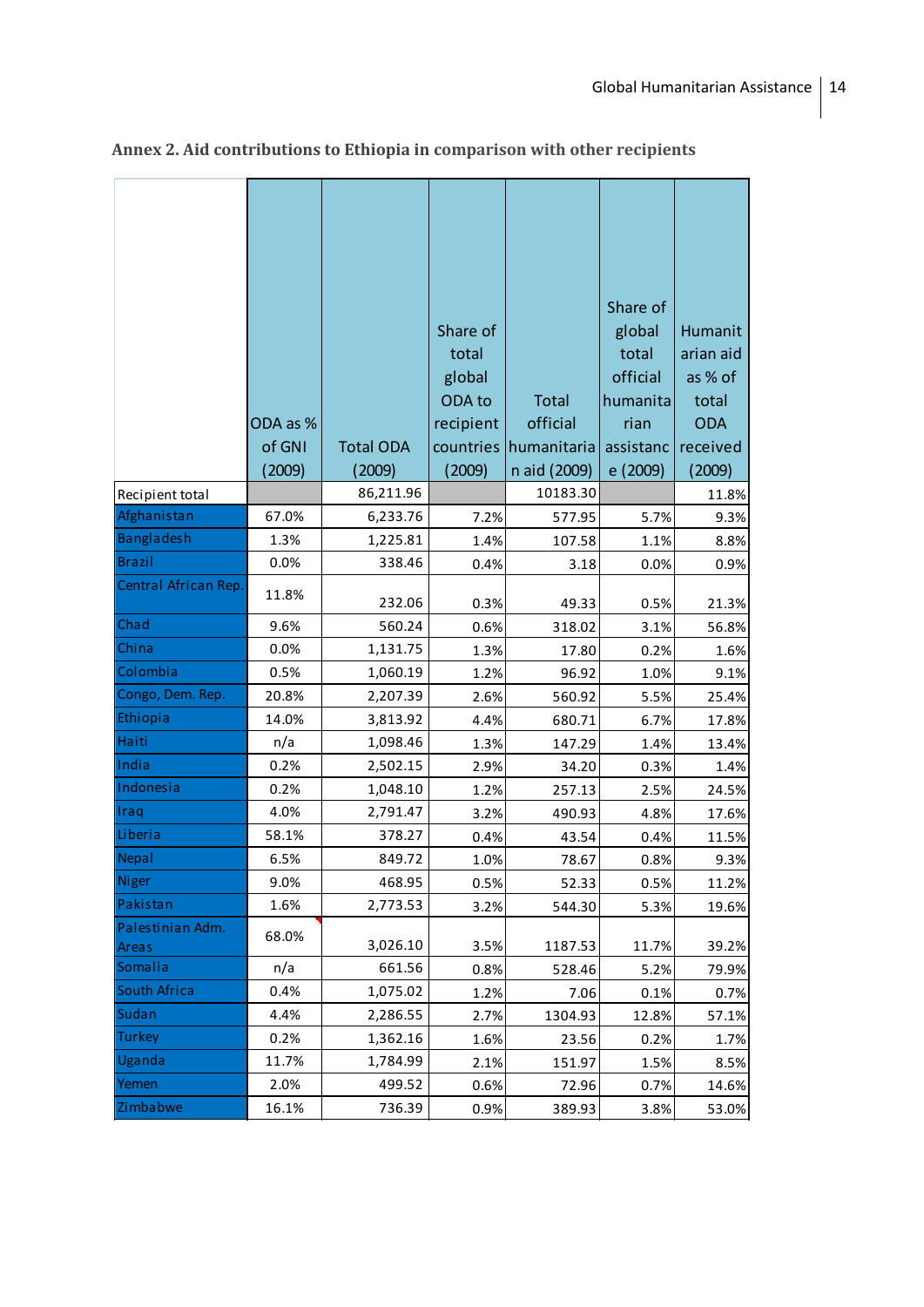#### <span id="page-14-0"></span>**Annex 3. Basic concepts, notes and definitions**

#### INTERNATIONAL HUMANITARIAN AID

International humanitarian aid (sometimes referred to in this report as 'international humanitarian response') is used to describe the contributions of:

- international governments
- individuals, private foundations, trusts, private companies and corporations.

#### HUMANITARIAN AID FROM GOVERNMENTS

Our definition of government funding for humanitarian crises comprises:

- the humanitarian aid expenditure of the 24 OECD DAC members Australia, Austria, Belgium, Canada, Denmark, Finland, France, Germany, Greece, Ireland, Italy, Japan, Korea, Luxembourg, the Netherlands, New Zealand, Norway, Portugal, Spain, Sweden, Switzerland, the United Kingdom, the United States and the European institutions – as reported to the OECD DAC as part of an annual obligation to report on ODA flows
- expenditure by 'other governments' as captured by the United Nations Office for the Coordination of Humanitarian Affairs (UN OCHA) Financial Tracking Service (FTS).

Our labelling of 'governments' is driven by the way in which they report their expenditure. 'Other governments' are sometimes referred to as 'non-DAC donors', 'non-traditional donors', 'emerging donors' or 'south–south development partners'.

*Note: For OECD DAC donors, we make an adjustment to the DAC-reported humanitarian aid figure so that it takes account of each donor's multilateral (core and totally unearmarked) ODA contributions to the United Nations High Commissioner for Refugees (UNHCR), the UN Relief and Works Agency for Palestine Refugees in the Near East (UNRWA) and the World Food Programme (WFP) – see 'total official humanitarian aid' below. In this report, figures are in constant 2009 prices, unless otherwise stated.*

#### PRIVATE CONTRIBUTIONS

Private contributions are those from individuals, private foundations, trusts, private companies and corporations.

#### TOTAL 'OFFICIAL' HUMANITARIAN AID

Total 'official' humanitarian aid is a sub-set of ODA. In this report, we use it when making comparisons with other development assistance. It takes account of humanitarian expenditure through NGOs, multilateral UN agencies and funds, public-private partnerships and public sector agencies – and, in order to take account of multilateral ODA contributions to UN agencies with almost uniquely humanitarian mandates, we make the following calculations:

 humanitarian aid as reported in DAC1 Official and Private Flows, item I.A.1.5 (net disbursements)

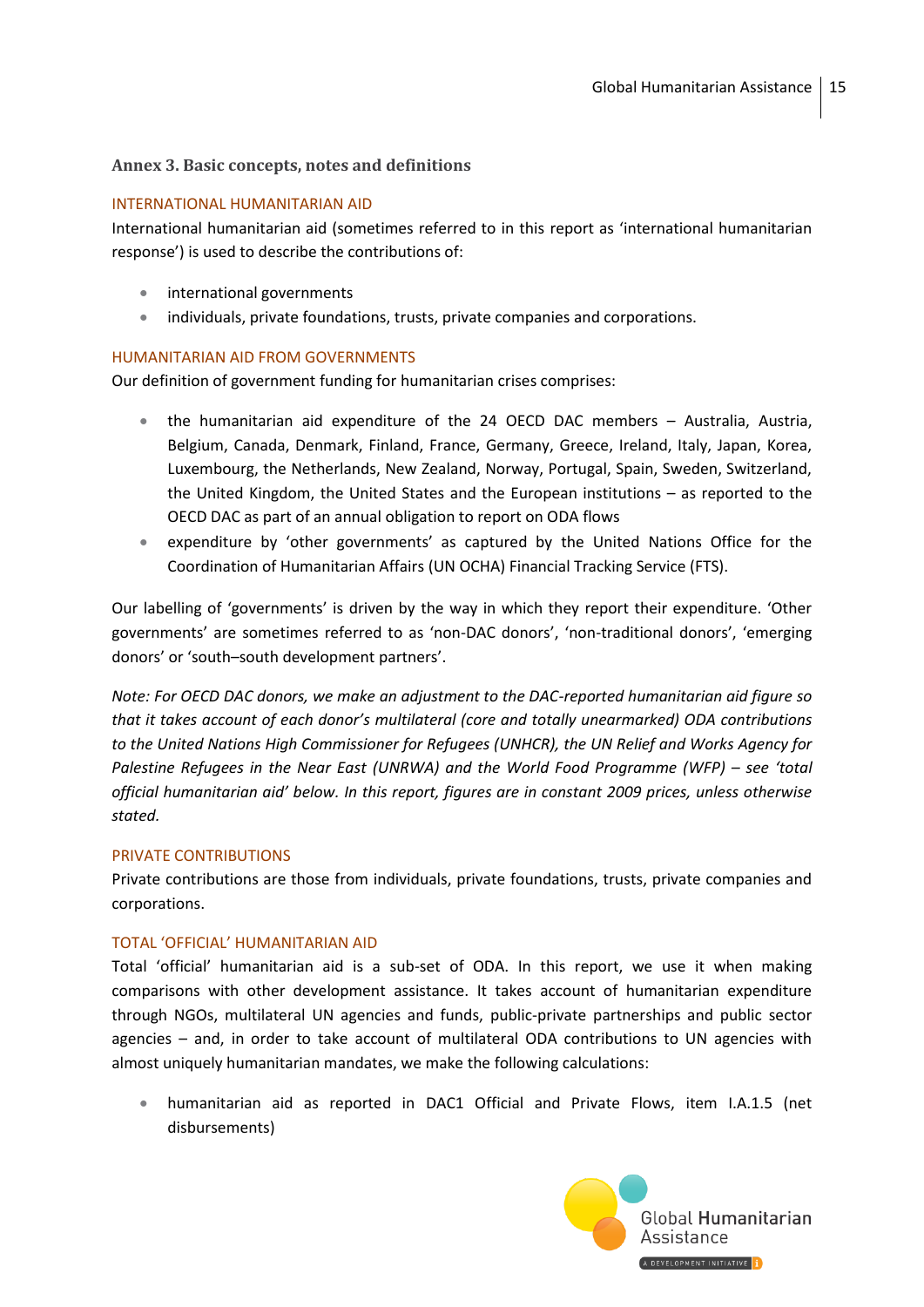- total ODA disbursements to UNHCR, UNRWA and WFP, as recipients, reported in DAC2a ODA disbursements
	- $\circ$  we do not include all ODA to WFP but apply a percentage in order to take into account the fact that WFP also has a 'developmental' mandate
	- o humanitarian aid reported to UNICEF, the United Nations Population Fund (UNFPA), the United Nations Development Programme (UNDP) and 'Other UN' in DAC2a tables is also included in our calculation.

*Notes: (1) All of our humanitarian aid categories include money spent through humanitarian financing mechanisms such as the Central Emergency Response Fund (CERF) and country-level pooled funds. Where necessary, we impute amounts spent through the CERF in specific countries back to the donor (for example, if Norway contributed 10% of CERF funding in 2009 and the CERF allocated US\$10 million to Afghanistan, US\$1 million would be added on to Norway's other humanitarian expenditure on projects in Afghanistan). (2) The European Commission (EC) functions both as a donor agency and as a multilateral recipient of EU member state funds. It provides direct donor support to developing countries as well as playing a 'federating' role with other EC institutions and EU member states. We treat the EC as a donor within our DAC donor analyses. However, totally unearmarked ('multilateral') ODA to the EC is a core component of some donors' overall ODA/humanitarian aid contributions – so we calculate the EC's humanitarian aid (including its own unearmarked multilateral ODA to UNHCR, UNRWA and WFP as a donor) and apportion a share of this to each DAC EU member state – Austria, Belgium, Denmark, Finland, France, Germany, Greece, Ireland, Italy, Luxembourg, the Netherlands, Portugal, Spain, Sweden and the United Kingdom.*

# <span id="page-15-0"></span>**About us**

Global Humanitarian Assistance is a Development Initiatives programme that receives grant funding from the governments of Canada, Denmark, the Netherlands, Sweden and the United Kingdom for its ongoing analysis of aid flows to people living in humanitarian crises.

In addition to the role we play in collating, analysing and communicating 'humanitarian' flows reported in the official aid statistics reported to the Development Assistance Committee (DAC) and UN OCHA Financial Tracking Service (FTS), our work allows us to provide insight and assistance on aid architecture and financing mechanisms; fragile states, human security and vulnerability; transparency and accountability. We have specific workstreams that focus on governments, delivery agencies, conflict, the scale of needs, the role of the affected state ('domestic response') and financing mechanisms.

Development Initiatives is an independent organisation that sees improving aid effectiveness as part of its commitment to the elimination of absolute poverty by 2025.